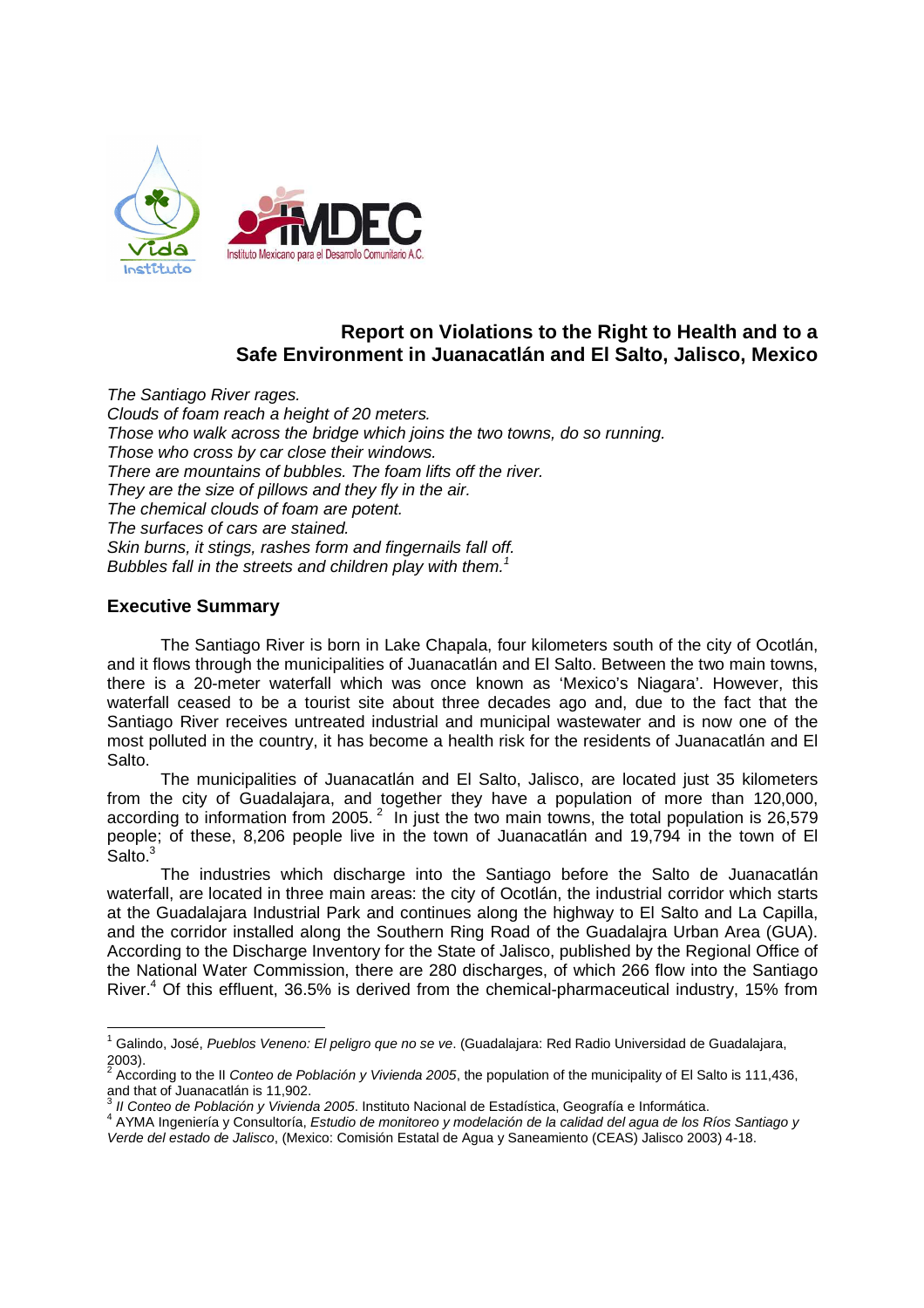the food and beverage industry; the textile industry contributes 12.3%, followed by the cellulose (paper) and tequila industries.<sup>5</sup>

Other important industrial sectors with presence in the area include the non-metallic minerals, metalworking, electrical and electronics industries. The specific plants which contribute the most significant quantities of wastewater include: Celanese Mexico, Ciba Specialty Chemicals, IBM of Mexico, Nestlé Company, Industrias Ocotlán and Harinera de Maíz de Jalisco. While some of the major industries have wastewater treatment plants, the majority do not treat their effluent and, even where there exists wastewater treatment, studies indicate that the effluent still fails to comply with national standards.<sup>6</sup>

In terms of municipal discharges, in the El Ahogado sub-basin the Santiago River receives approximately 815 liters per second of raw municipal wastewater (untreated) from the southern part of the GUA, which reaches the Santiago River via the El Ahogado and Arroyo Seco canals.<sup>7</sup>

#### **i. Environmental Degradation**

Several studies have been carried out to calculate the Water Quality Index (WQI), a value on a scale of 0 to 100 which indicates the level of pollution of a body of water. It is obtained from the individual Quality Indicators for eighteen parameters considered of importance (dissolved oxygen, coliform bacteria, oil and grease, biochemical oxygen demand, detergents, methylene blue active substances, etc...).<sup>8</sup> It is used to determine whether a body of water is fit for a specific use: drinking water supply, recreation, fishing, industry or agricultural use.

A study undertaken in 2001 indicates that the WQI for the Santiago River in El Salto at the bridge which joins the two towns, is between 38.09 and 31.69.  $9$  With this value, the water is unacceptable as a source for drinking water supply, recreational use is possible only without contact with the water; the water requires treatment for the majority of industries and only very resistant organisms can survive in these waters.

In addition, the same study from 2001, compared results against the Water Quality Guidelines from the Federal Water Rights Law (Ley Federal de Derechos en Materia de Agua – 2003) which sets parameters for the following uses: source for drinking water supply, agricultural irrigation and protection of aquatic life – fresh water. The high level of pollution can be observed from the analyses,<sup>10</sup> specifically a low level of dissolved oxygen, indicating asphyxiation of the body of water, high levels of dissolved solids, the presence of grease and oil, high levels of ammonia and phosphates, concentrations of lead and zinc above the limits for the protection of aquatic life, and unacceptable levels of fecal coliforms (110 times above the limit).

 In February 2004, the laboratory Grupo Microanálisis S.A. de C.V. undertook a study of the waters of the Santiago River. It is important to highlight from the study results that the samples were above permissible limits (NOM-001-ECOL-1996, NOM-003-ECOL-1997<sup>11</sup>) for Biological Oxygen Demand (BOD) in a range of from 100 to 1,000 %. Further, the samples were above permissible limits for direct contact (NOM-003-ECOL-1996) for the parameter Grease and

 5 AYMA Ingeniería y Consultoría 4-19.

<sup>&</sup>lt;sup>6</sup> AYMA Ingeniería y Consultoría 4-44.

AYMA Ingeniería y Consultoría 4-7.

<sup>&</sup>lt;sup>8</sup> Secretaría de Medio Ambiente, Recursos Naturales y pesca (SEMARNAP), *Estadísticas de Medio Ambiente*, Mexico 1999, (Mexico: SEMARNAP, 1999).

<sup>9</sup> Gallardo Valdez, Juan y Laure Vidal, Estudio de la contaminación del agua y de los sedimentos del Río Grande Santiago desde su nacimiento hasta la Presa Santa Rosa (Guadalajara: Centro de Investigación y Asistencia Tecnológica y Diseño del Estado de Jalisco (CIATEJ), 2001), 28.

Gallardo and Vidal, 53.

<sup>&</sup>lt;sup>11</sup> Official Mexican Standard, NOM-001-ECOL-1996, Which establishes the maximum permissible limits of contaminants in discharges of residual waters to national watercourses. Official Mexican Standard, NOM-003-ECOL-1997, Which establishes the maximum permissible limits for contaminants in treated wastewater which is reused in public services.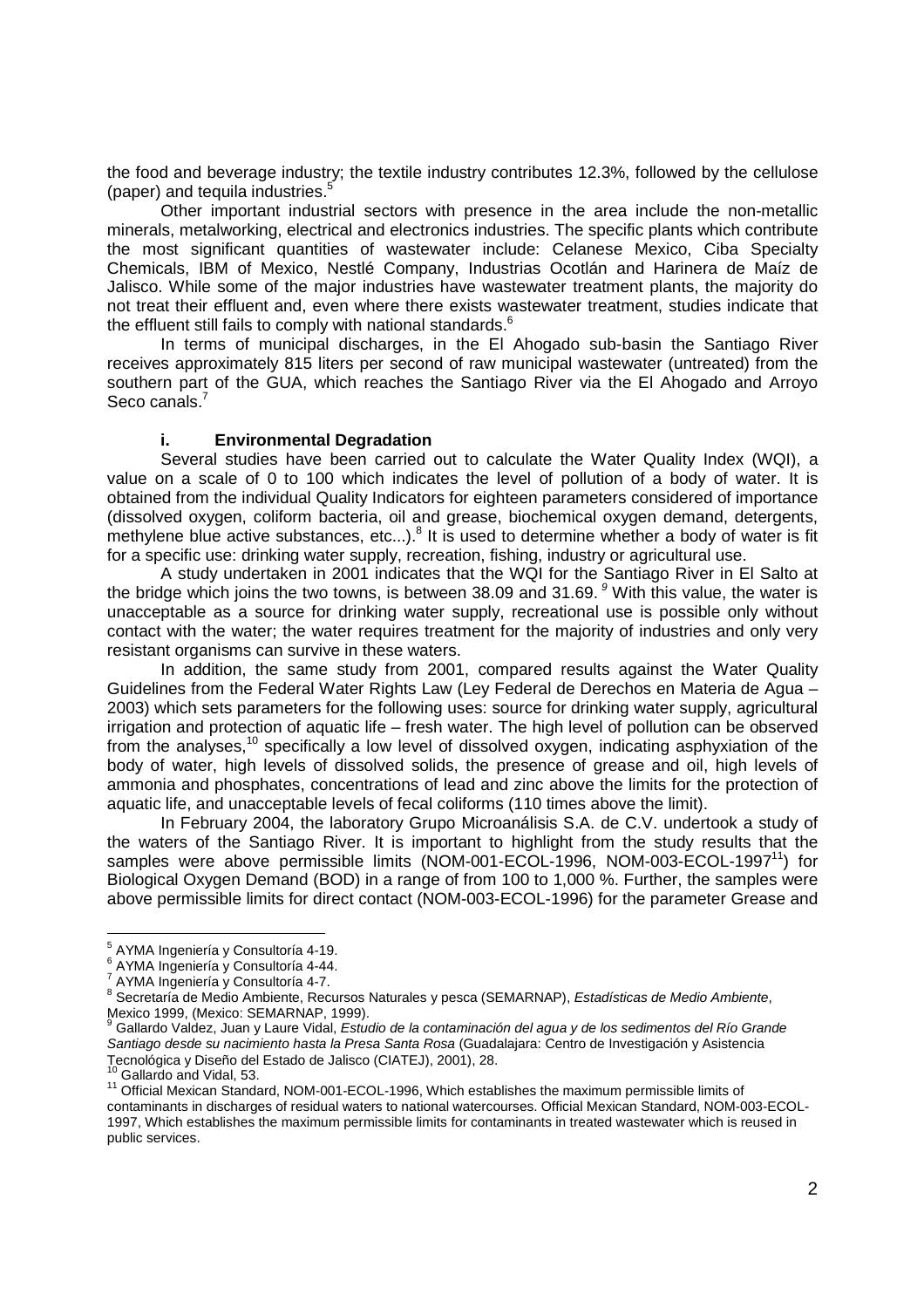Oil in a range of from 25 to 150 %; the levels of Coliforms represent an open air source of infections along the route where the waters sampled flow and the samples exceeded permissible limits (NOM-127-SSA1-1994<sup>12</sup>) for Methylene Blue Active Substances (surfactants) in a range of from 20 to 400%.

In the Monitoring and Modeling of Water Quality Study in the Santiago and Verde Rivers, undertaken by AYMA Ingeniería y Consultoría at the request of the State Water and Sanitation Commission (CEAS) Jalisco, nineteen water quality parameters were evaluated in the rivers during the period from November 2002 to August 2003. For this study, the legislation from several countries was consulted and a classification was determined for surface waters based on the concentrations of BOD5, COD and ammonia nitrogen. For the El Ahogado Canal and the Santiago River in El Salto-Juanacatlán, the river is classified as 'Severely Contaminated' both during the dry season and the rainy season.<sup>13</sup>

In 2004, the University Centre for Exact Sciences and Engineering (CUCEI) of the University of Guadalajara undertook a study entitled Characterization of the sediments of the Verde and Santiago rivers. One point where samples were taken was the Salto de Juanacatlán waterfall. These samples were analyzed to determine the presence of organic compounds. At the waterfall, benzene, chlorinated benzenes and substituted benzenes, among others, were found in the waters.<sup>14</sup> Benzene is a carcinogenic substance, recognized as such by the International Agency for Research on Cancer (IARC).<sup>15</sup> This same study detected the presence of organic compounds in the sediments of the Santiago. The presence of benzene, toluene, xylene, and furans, among other compounds, were detected at the Salto de Juanacatlán site.<sup>16</sup> These substances are of known toxicity: benzenes and furans are recognized carcinogens, toluene affects the nervous system, and both toluene and xylene can affect the kidneys.<sup>17</sup> At the same time, the study concludes that the heavy metals lead, chromium, cobalt, mercury and arsenic are present in Santiago River sediments.

#### **Violations of Standards**

 Several studies have been undertaken to analyze water quality for discharges to the Santiago River and its tributaries, based on which violations of the standard NOM-001-ECOL-1996 (establishing the **maximum permissible limits of contaminants in discharges of residual waters to national watercourses**) have been detected.

 The study by AYMA Ingeniería y Consultoría for CEAS, characterizes the discharges of untreated municipal wastewaters in the El Ahogado canal. The results indicate that this discharge exceeds the limits of the standard NOM-001-ECOL-1996 for Biological Oxygen Demand (BOD5) and Total Suspended Solids. In the same study, water quality sampling is presented for the wastewaters discharges of four industries in the region. The four companies are Nestlé, Celanese/ Industrias Ocotlán, Cydsa Crysel and the hog farm in Tololotlán, where all but the last one have treatment plants. The results indicate that none of the discharges complies with the maximum permissible limits for contaminants (monthly average) regulated by the Official Mexican Standard (NOM-001-ECOL-1996), in terms of the parameters: biological oxygen demand (BOD5), total nitrogen and fecal coliforms.

#### **ii. Health Impacts**

<sup>13</sup> AYMA Ingeniería y Consultoría, 5-62.

 $\overline{a}$ 

 $12$  Official Mexican Standard NOM-127-SSA1-1994, Environmental health. Water for human use and consumption. Permissible quality limits and treatments which drinking water should undergo.

<sup>14</sup> State Water and Sanitation Commission (CEAS)/ University of Guadalajara – CUCEI, Estudio para la caracterización de los lodos de los ríos Verde y Santiago, (Guadalajara: CEAS, 2004), 2-50. http://monographs.iarc.fr/ENG/Classification/crthgr01.php.

<sup>&</sup>lt;sup>16</sup> State Water and Sanitation Commission (CEAS)/ University of Guadalajara – CUCEI, 2-50.

<sup>17</sup> Agency for Toxic Substances and Disease Registry (ATSDR), http://www.atsdr.cdc.gov/es/.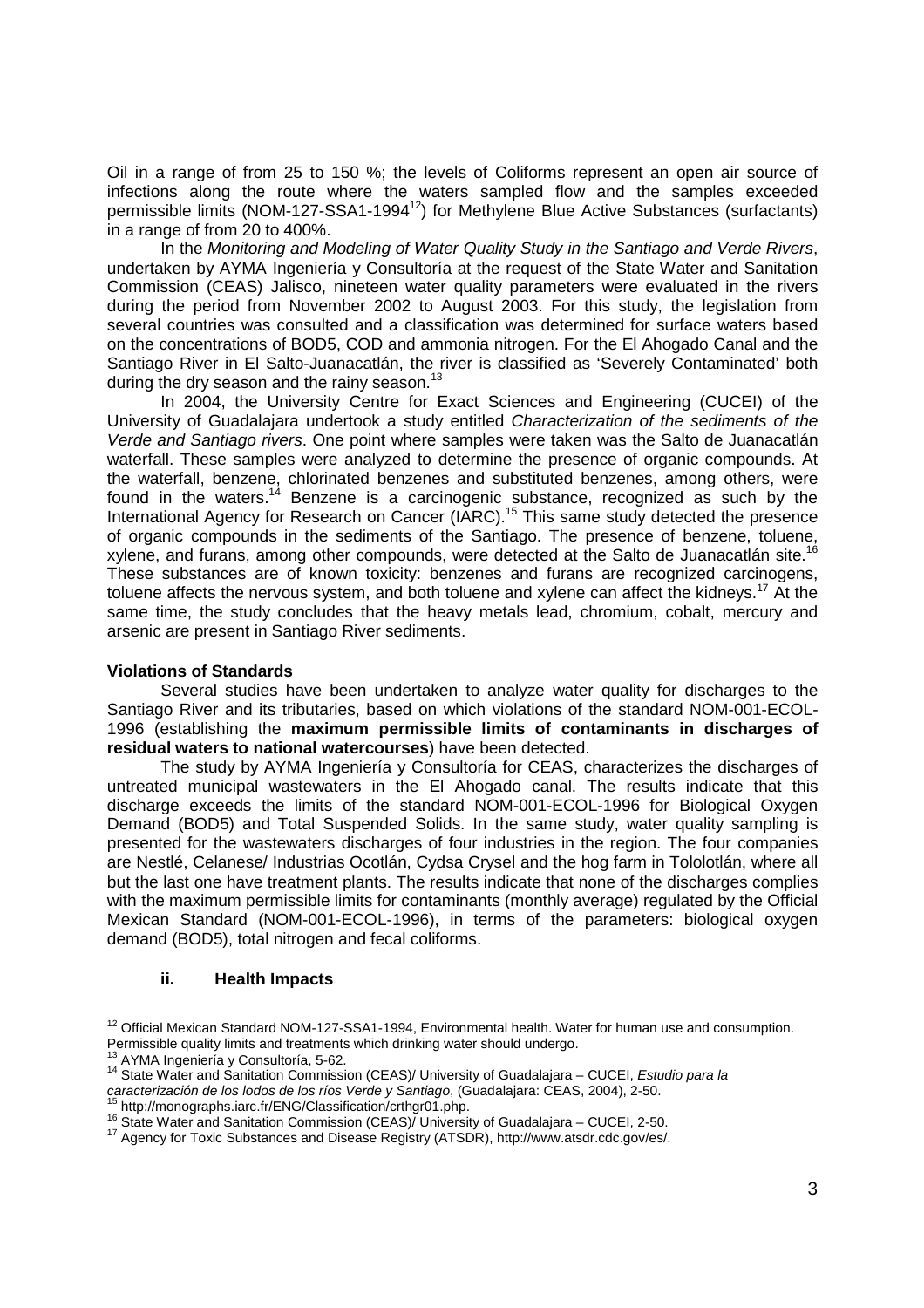In the previous section, we have established the severe contamination of the Santiago River in the area of the towns of El Salto and Juanacatlán. This pollution, beyond its impacts for aquatic flora and fauna, affects human health. Local doctors cite an increase in the incidence of different diseases, including leukemia, spontaneous abortions and congenital birth defects, among others.<sup>18</sup> However, in order to scientifically establish the cause and effect relationship between these health problems and the river pollution - especially for multi-factorial diseases such as cancer - epidemiological studies, which are long-term and involve elevated costs, are required.

Research done for this report indicates that, in the municipality of Juanacatlán, the main cause of death in 2005 was respiratory diseases and the second cause was different types of cancer.<sup>19</sup> The available health statistics do not permit us to reach definitive conclusions, however, the testimonies gathered alert us as to the gravity of the problem.<sup>20</sup>

In these cases, the application of the precautionary principle – included in Principle 15 of the Rio Declaration on Environment and Development (1992) is of the utmost importance. Further, when we speak of health risks, it is essential to recognize that children are more vulnerable to environmental toxins. This vulnerability is due to several factors: children drink more water, consume more food and breathe more air per kilogram of body weight than adults.

 In the Santiago River, gases and odors are dispersed as the water flows over the waterfall, among which hydrogen sulfide (H<sub>2</sub>S) stands out. Hydrogen sulfide is a colorless, poisonous and flammable gas which smells like rotten eggs.<sup>21</sup> According to the Agency for Toxic Substances and Disease Registry (ATSDR), of the Centers for Disease Control and Prevention (CDC) in the United States, exposure to low concentrations of hydrogen sulfide can cause: irritation to the eyes, nose or throat, and difficulty breathing for people with asthma. Exposure to low levels for long periods of time may cause fatigue, headaches, poor memory, irritability, dizziness and poor motor function. Also, people with cardiac or nervous system problems are more susceptible to the effects of this acid.<sup>22</sup> At higher concentrations, this substance can cause pulmonary edema, asphyxia, respiratory paralysis and death.<sup>23</sup>

Two studies have been undertaken which analyze the presence of hydrogen sulfide in this area and its impacts on the health of the population. From December 2004 to March 2005, Juan Gallardo Valdez monitored the presence of hydrogen sulfide in the urban areas of both El Salto and Juanacatlán. Study results indicate levels of H<sub>2</sub>S between 0 and 7 ppm and, during the majority of the period included in the study, levels remained between 2 and 4 ppm.<sup>24</sup> This exposure of the general population to hydrogen sulfide, is an unforeseen event for which safe exposure limits have not been studied. Parameters only exist for working environments. In this regard, the Environmental Protection Agency (EPA), the American Conference of Governmental Industrial Hygienists (ACGIH) and the Occupational Safety & Health Administration (OSHA), all of the United States, indicate a threshold limit value (TLV), in other words the maximum allowable concentration in air for a certain substance for a defined period of time (8 hours or a 40 hour working week), of 10 ppm. However, these same institutions specify an average concentration in 8 hours without adverse effects (TWA) of 2 ppm. $^{25}$ 

 $^{24}$  Gallardo, 1.

4

 <sup>18</sup> Personal communication, August 2003.

<sup>&</sup>lt;sup>19</sup> See Appendix 2.

<sup>20</sup> See, for example, the documentary video produced by the Instituto Mexicano para el Desarrollo Comunitario, A.C., Salto de Juancatlán: Donde el agua envenena..., (Guadalajara, Jalisco: IMDEC, A.C., 2005).<br><sup>21</sup>. <sup>21</sup>.

<sup>21</sup> Agency for Toxic Substances and Disease Registry (ATSDR), http://www.atsdr.cdc.gov/es/.

<sup>22</sup> Gallardo Valdez, Juan, Estudio Ambiental del Ácido Sulfhídrico como contaminante del aire en las comunidades de Juanacatlán y El Salto, Jalisco, 2004-2005, (Mexico: University of Guadalajara, Masters Thesis, 2005) 25, 102.<br><sup>23</sup> Cellerde OF Gallardo, 25.

 $25$  Gallardo, 19.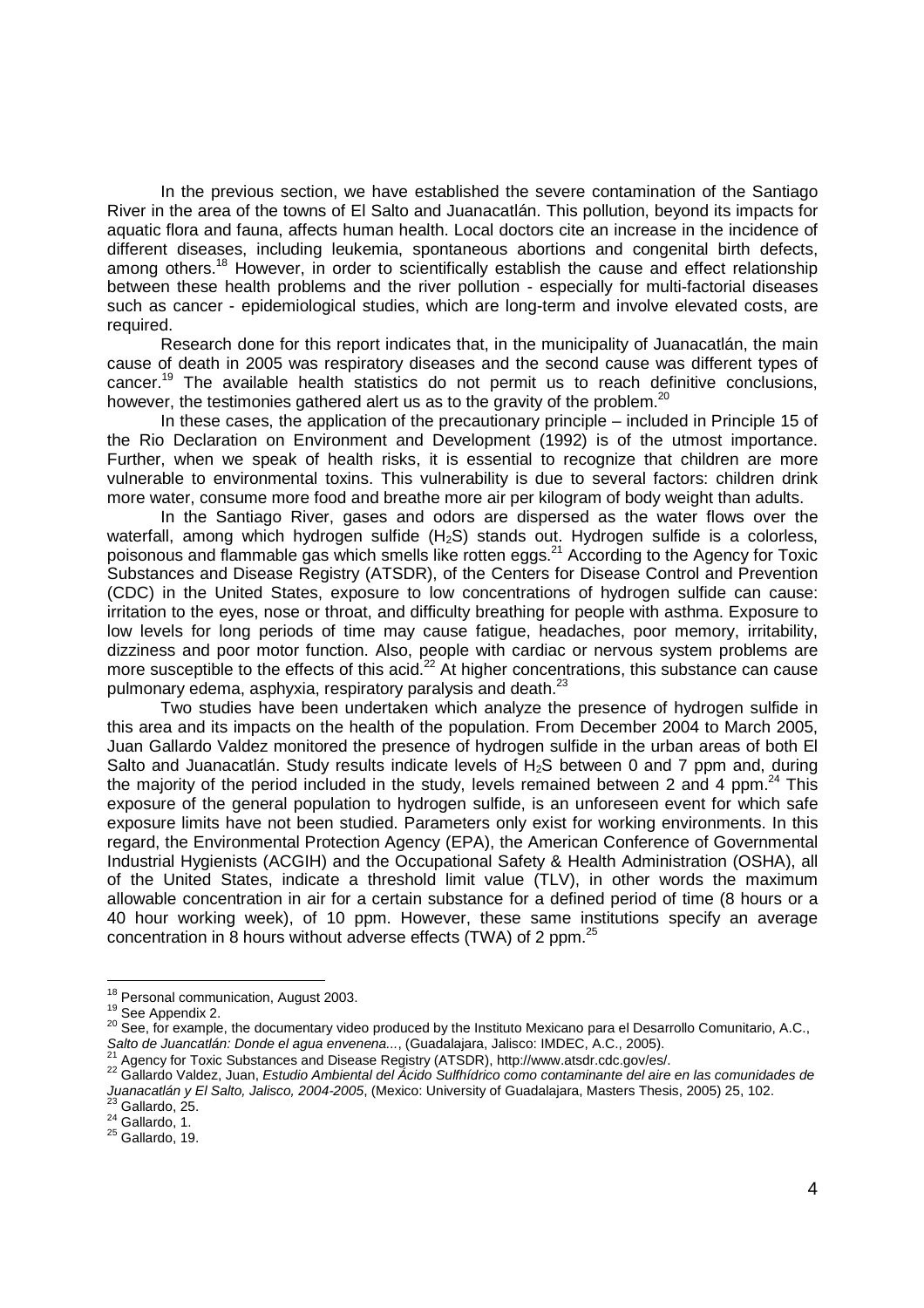It is essential to emphasize in the case of the exposure in the towns of El Salto and Juanacatlán that, for practical purposes, the general population should not be exposed to any concentration of this toxin, least of all elderly people and children who, due to their physiological conditions, are more susceptible to suffer health impacts, triggered or brought about by the inhalation of this highly-irritating and toxic gas.

Near the waterfall, the elementary schools Blanco River Martyrs and María Guadalupe Ortiz, with morning and afternoon sessions, are both on El Salto side of the river. Located 100 meters from the waterfall, Blanco River Martyrs has 595 students, while María Guadalupe Ortiz, located 270 meters from the waterfall, has 962 students. The proximity of these two schools to the waterfall implies serious risks for the health of the students.

 In a survey of 100 homes in the study area, where 166 children between the ages of 6 and 14 reside, it was found that 39% of the children regularly suffered from some illness. The most common illnesses presented among these children were: 49.23% respiratory illnesses, 44.61% throat infections, 4.61% skin problems, and 1.5% other types of illness. Symptoms were also reported, including headaches, nausea, throat irritation, heat rashes and conjunctivitis. $^{26}$ Gallardo concludes that: "The health effects mentioned by the population interviewed suggest that there is a constant exposure to low levels of H<sub>2</sub>S which is affecting their health".<sup>27</sup>

 There are studies by Dr. Kaye Kilburn, of the School of Medicine of the University of Southern California (USC), and by Dr. Marvin Legator of the Faculty of Medicine at the University of Texas, who have investigated the effects of chronic low-level exposure to  $H_2S$ . Kilburn encountered symptoms such as headaches, nausea, vomiting, depression, changes in character and difficulty breathing, and concludes that: "Hydrogen sulfide poisons the brain and the poisoning is irreversible...  $H_2S$  is dangerous whenever you can smell it".<sup>28</sup> Legator, an environmental toxicologist, states that there is a "tremendous information gap" with respect to the chronic effects of low levels of  $H_2S$ , a substance which he describes as a "potent" neurotoxin".<sup>29</sup>

The second study undertaken in the area is an ecological - observational epidemiological study of two school groups between the ages of 8 and 11, including children of both sexes. The first group, A (n=50), is exposed to environmental contamination in the area with the highest concentration of hydrogen sulfide; and the second group, B (n=50), which is not exposed to the environmental contamination being studied, during the period from September 2005 to June  $2006^{30}$ 

In the study results, clinical epidemiological differences between both groups are apparent. The most significant differences are mentioned in order of frequency. With respect to the **respiratory apparatus**, the exposed group presents an average peak expiratory flow rate of 1,500 cc versus 2,000 cc for the non-exposed group. Also, **oxygen saturation** was lower in group A, in the range of 90 to 95%, versus 95 to 99% for group B. With respect to symptoms, group A presented **coughs** 45% of the time versus 23% for group B. With regard to **rhinorrhea or nasal secretion**, for group A it was present 59% of the time versus 21% for group B. For symptoms related to the **neurological apparatus**, greater irritability is observed in the children exposed, at a rate of 80% versus 18% for the non-exposed group. **Headaches** were present 51% of the time in group A, versus 21% of occasions for group B. For symptoms related to the

<sup>&</sup>lt;sup>26</sup> Gallardo, 95.

<sup>&</sup>lt;sup>27</sup> Gallardo, 101.

<sup>28</sup> Cited in Schindler, Dana, Survey of Accidental and Intentional Hydrogen Sulfide (H2S) releases causing Evacuations and/or Injury in Manistee and Mason Counties from 1980 to 2002, (Michigan: Michigan Environmental Council, 2002), 5. http://www.mecprotects.org/oilaccidents2.pdf.<br><sup>29</sup> Morris, Jim, "New alarm over hydrogen sulfide: Researchers document lasting damage to human nervous system"

in Houston Chronicle, (November 12, 1997).<br><sup>30</sup> Parra Cervantes, Francisco Javier, *Signs, symptoms and concentration of urinary, associated with exposure to* 

hydrogen sulfide, as the main atmospheric pollutant, in school children in Juanacatlán and El Salto, Jalisco (Guadalajara: UNAM and IMSS, 2006).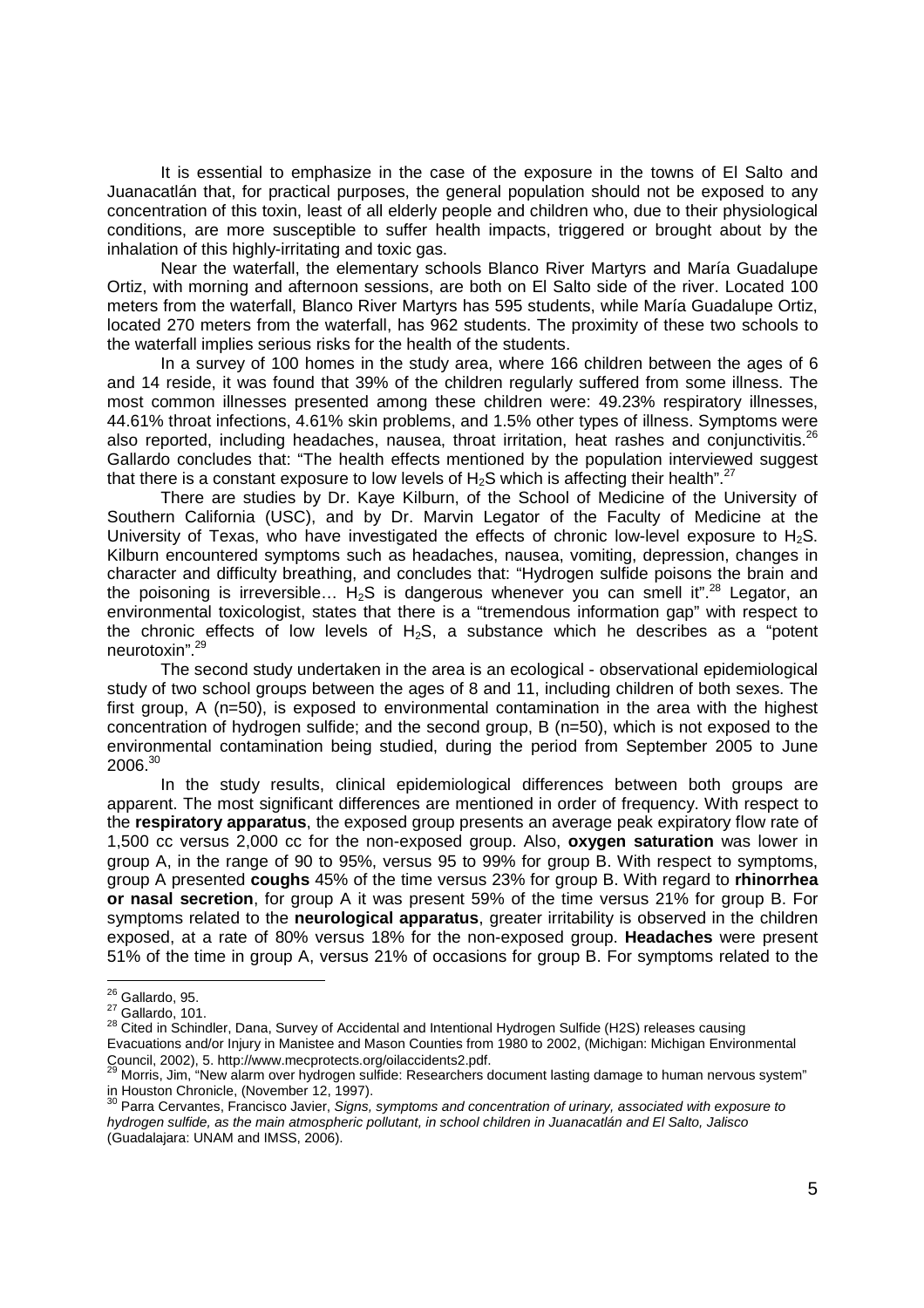**ophthalmological apparatus**, **irritative conjunctivitis** was present 41% of the time in the exposed group versus 4% of the time for group B. In terms of general symptomology, **fatigue** could be observed 38% of the time in group A, while only 8% of the time in group B. Finally, in terms of **doctor's visits** due to infectious respiratory illness, resulting in absence from school, the rate was 37% for the exposed group versus 13% for the non-exposed group.

For this same study, monitoring of the atmospheric concentrations of hydrogen sulfide was undertaken on a monthly basis in the area near both schools in El Salto, during the entire school year. Important variations in the levels of  $H_2S$  were observed, related to the temperature and the prevailing winds at the time. It could be observed that the months with the highest levels were: June with 6.10 ppm, May with 3.80 ppm, December with 3.40 ppm, and February with 2.80 ppm.

In addition to the exposure to hydrogen sulfide, the proliferation of mosquitoes, due to the stagnation of the waters behind the dam wall beside the bridge, causes discomfort for the population and increases the risk of contracting diseases transmitted by this vector, such as dengue and malaria, among others. Living in the conditions described in this report, where the Santiago River has been transformed from a tourist attraction and driver of economic development in the region to a permanent source of foul odors, disease and parasites, is a factor causing chronic stress for the affected population.

# **iii. National and International Legal Framework**

# **a. Right to a Safe Environment**

 As demonstrated by the evidence provided, the following legal instruments have been violated.

### **National Laws**

- The Political Constitution of the United Mexican States, articles 4 and 133.
- The General Law of Ecological Balance and Environmental Protection (LGEEPA), articles 1° and 15, 117 section II, 133 and 170.
- The Political Constitution of the State of Jalisco, article 4º.
- The State Law of Ecological Balance and Environmental Protection, article 9<sup>o</sup>, section X.
- The National Waters Law (LAN), articles 29, 44, 88 BIS, 91 BIS and 96 BIS.

### **International Human Rights Law**

- The Additional Protocol to the American Convention on Human Rights in the area of Economic, Social and Cultural Rights (Protocol of San Salvador), article 11.
- The Declaration in Mexico on Environmental Preservation in Latin America and the Caribbean.
- The International Covenant on Economic, Social and Cultural Rights, article 12.1.
- The Declaration on Social Progress and Development, article 25.
- The Declaration of the United Nations Conference on the Human Environment adopted in Stockholm, paragraphs 1, 2, 3, 6 and 7, and Principle 6.
- The Rio Declaration on Environment and Development, Principles 10, 13, 15, and 16.

### **b. Right to Health**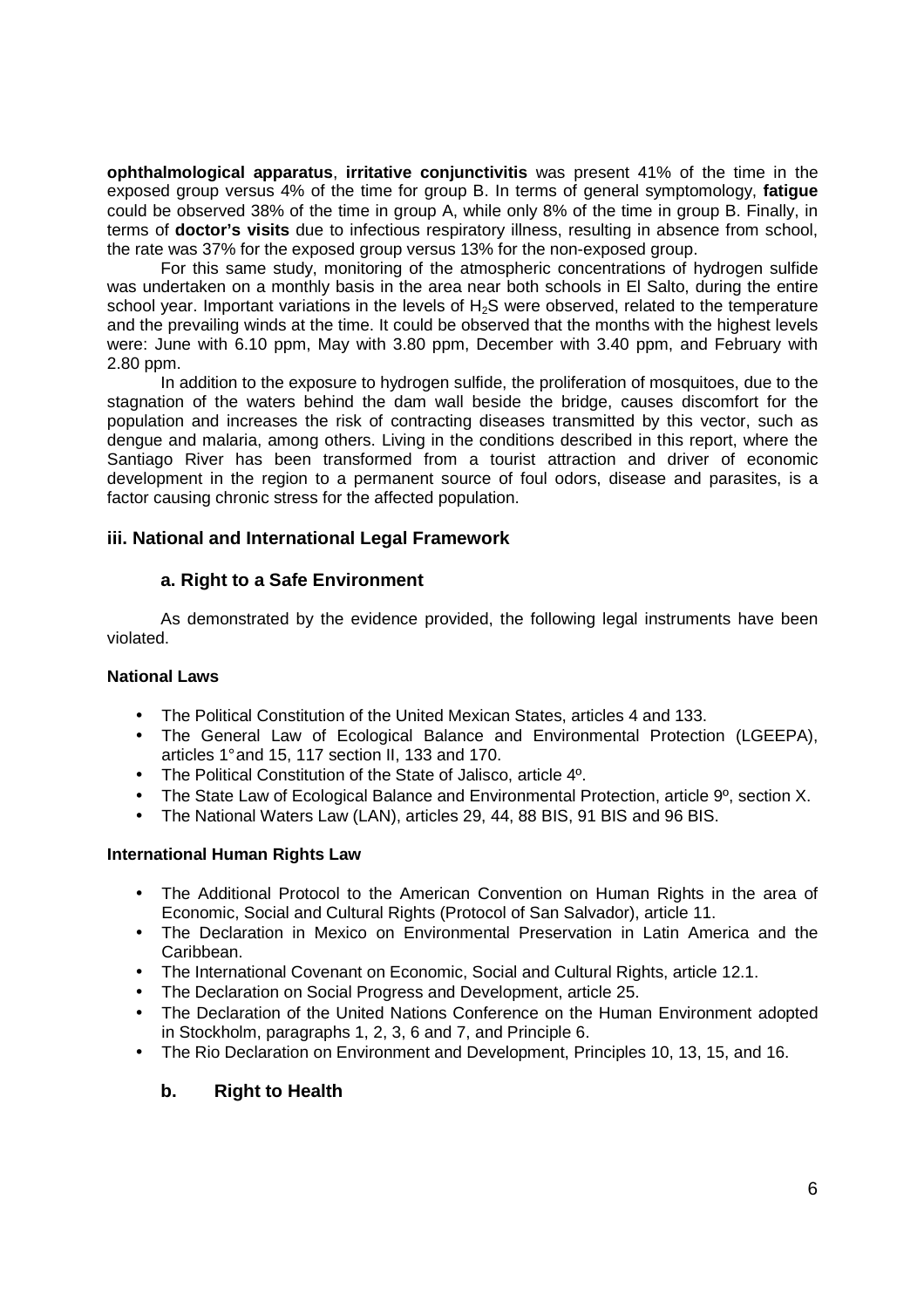The population's right to health, recognized in the instruments mentioned below, has been and continues to be violated in these towns.

#### **National Laws**

- The Political Constitution of the United Mexican States, article 4.
- The General Health Law, articles 2º, 3 and 27.

#### **International Human Rights Law**

- The Additional Protocol to the American Convention on Human Rights in the area of Economic, Social and Cultural Rights (Protocol of San Salvador), article 10.
- The American Declaration on the Rights and Duties of Man, article XI.
- The International Covenant on Economic, Social and Cultural Rights, articles 2 and 12.
- General Comment No. 14 on the right to health, of the Committee on Economic, Social and Cultural Rights.
- General Comment No. 15 on the right to water, of the Committee on Economic, Social and Cultural Rights.
- The Universal Declaration of Human Rights, article 25.

### **iv. Recommendations**

#### **General:**

 The municipal, state and federal authorities must take urgent and immediate precautionary measures to restore the environmental and health conditions in the municipalities of Juanacatlán and El Salto.

### **Specific:**

### **1. Sanitation**

That in a coordinated manner the competent municipal, state and federal authorities:

- Implement a comprehensive sanitation program for the Santiago River, including all tributaries and discharges and the totality of the El Ahogado sub-basin.
- Construct the necessary wastewater treatment plants for industrial effluent which is discharged directly into the Santiago River or its tributaries.
- Treat the sludge generated in the treatment plants, both industrial and municipal, and/or confine it in accordance with the law.
- Implement programs to control the sale, use and application of agrochemicals in the Santiago River basin.

### **2. Monitoring**

- Establish a permanent inter-institutional water quality monitoring program for the Santiago River.
- Monitor all discharges of industrial effluent which reach the Santiago River and, where there are violations of environmental standards, take the actions indicated by law.
- Establish a permanent inter-institutional air quality monitoring program for the towns of El Salto and Juanacatlán, in order to monitor the presence and concentration of  $H_2S$  and other toxic contaminants identified.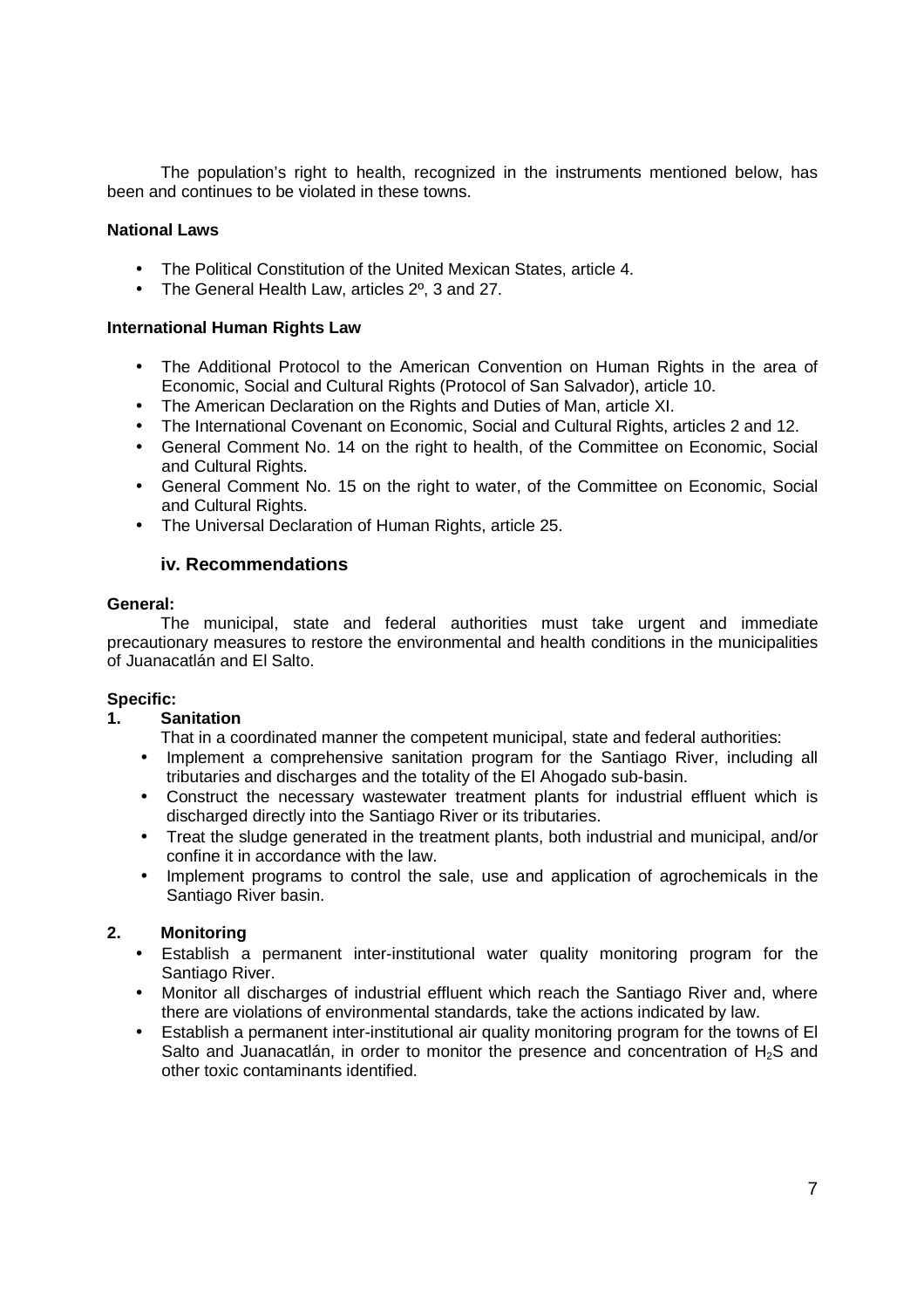# **3. Protecting Public Health**

- Implement the necessary urgent actions to attend to the sanitary emergency in El Salto and Juanacatlán.
- Undertake the necessary epidemiological studies to determine the health impacts of the chronic and involuntary exposure to  $H_2S$  and other toxic contaminants in the area and their relation with diseases present in the population.
- Establish a program to evacuate the population in the event of a health emergency due to the emanation of hydrogen sulfide and other toxic gases, with special attention to the effects on children.
- Undertake the necessary studies to determine the effects of chronic stress on the population of the towns of El Salto and Juanacatlán resulting from living conditions in this severely contaminated environment.

### **4. Establishment of Environmental Parameters**

- Pass the necessary standards in order to establish the maximum permissible limits for hydrogen sulfide in open spaces and to evaluate the health risks for populations permanently exposed to said gas.
- Update environmental and health regulations, standards and laws, especially for water quality, in order to ensure the preservation of the environment and human health.

#### **5. Legal Responsibility**

• Determine the responsibility of public and/or private institutions, owing to their actions and/or omissions in terms of environmental and/or health law, as evidenced in this report, taking into account, in each case, the reparation of damages in benefit of the population and, particularly, of the affected parties.

### **For further information, please contact:**

Instituto Mexicano para el Desarrollo Comunitario (IMDEC), A.C. Pino 2237-A, Col. Del Fresno Guadalajara, Jalisco Telephone No. (52) 33 3810 45 36, ext. 113 or 116 incidencia@imdec.net or cindy@imdec.net www.imdec.net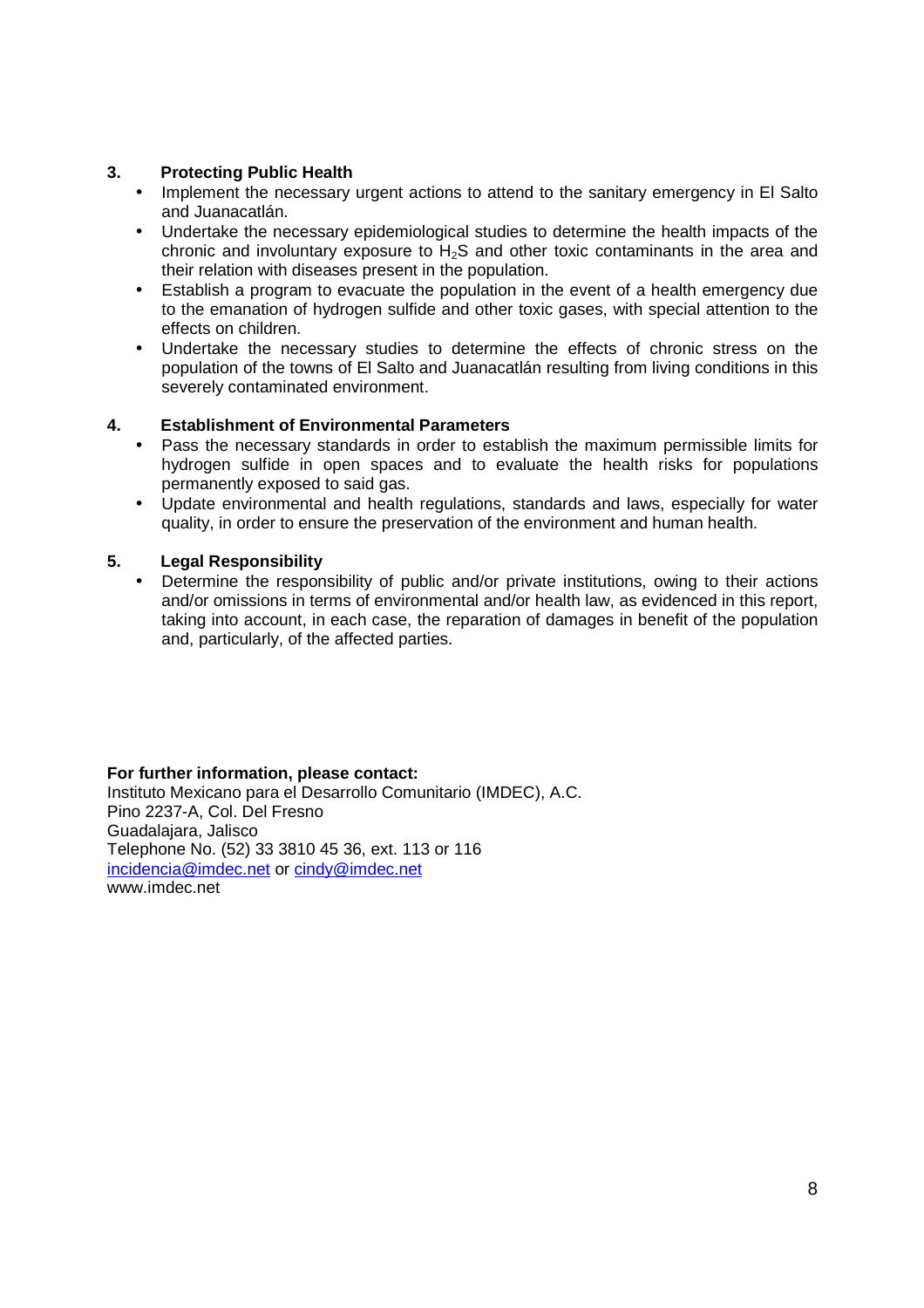#### **References**

Agency for Toxic Substances and Disease Registry (ATSDR). 2004. Resumen de Salud Pública: Ácido sulfhídrico. Atlanta: ATSDR. http://www.atsdr.cdc.gov/es/.

AYMA Ingeniería y Consultoría. 2003. Estudio de monitoreo y modelación de la calidad del agua de los ríos Santiago y Verde del estado de Jalisco. Mexico: Comisión Estatal de Agua y Saneamiento (CEAS) Jalisco.

Censo General de Población y Vivienda. 2005. XII Censo General de Población y Vivienda 2005. México: Instituto Nacional de Estadística, Geografía e Informática.

Comisión Estatal de Agua y Saneamiento (CEAS)/ Universidad de Guadalajara – CUCEI. 2004. Estudio para la caracterización de los lodos de los ríos Verde y Santiago. Guadalajara: CEAS.

Comisión Nacional del Agua. 2004. Ley de Aguas Nacionales. Official Journal of the Federation, April 29th, 2004. Mexico: Comisión Nacional del Agua.

Committee on Economic, Social and Cultural Rights of the United Nations (CESCR). 2000. General Comment No. 14. The right to the highest attainable Standard of Health. Geneva: CESCR.

Committee on Economic, Social and Cultural Rights of the United Nations (CESCR). 2002. General Comment No. 15. The Right to Water. Geneva: CESCR.

First Inter-parliamentary Conference on the Environment in Latin America and the Caribbean. 1983. Declaration in Mexico on Environmental Preservation in Latin America and the Caribbean. Mexico.

Galindo. José. 2003. Pueblos Veneno: El peligro que no se ve. Guadalajara: Red Radio Universidad de Guadalajara.

Gallardo Valdez, Juan. 2005. Estudio Ambiental del Ácido Sulfhídrico como contaminante del aire en las comunidades de Juanacatlán y El Salto, Jalisco, 2004-2005. Mexico: Universidad de Guadalajara, Masters thesis.

Gallardo Valdez, Juan y Laure Vidal. 2001. Estudio de la contaminación del agua y de los sedimentos del Río Grande Santiago desde su nacimiento hasta la Presa Santa Rosa. Mexico: Centro de Investigación y Asistencia en Tecnológica y Diseño del Estado de Jalisco (CIATEJ), A.C.

Kilburn, Kaye y R. Warshaw. 1995. "Hydrogen sulfide and reduced-sulfur gases adversely affect neurophysiological functions", in Toxicology and Industrial Health. March-April 1995. p.185-197.

Legator, Marvin S., Chantele R. Singleton, Debra L. Morris, Donna L. Philips. 2001. "Health effects from chronic low-level exposure to hydrogen sulfide", in Archives of Environmental Health. March-April 2001. p. 123-131.

Microanálisis de Occidente S.C. 2004. Informe de Resultados del estudio de Aguas de Acuerdo a la NOM-127-SSA1-1994 Junio del 2004. Guadalajara, Jalisco.

Microanálisis de Occidente S.C. 2004. Informe de Resultados del Estudio de Aguas Febrero del 2004. Guadalajara, Jalisco.

Morris, Jim. 1997. "New alarm over hydrogen sulfide: Researchers document lasting damage to human nervous system" in Houston Chronicle. 12 noviembre 1997.

Office of the United Nations High Commissioner on Human Rights. 1969. Declaration on Social Progress and Development, resolution 2542 (XXIV). Geneva: United Nations Organization.